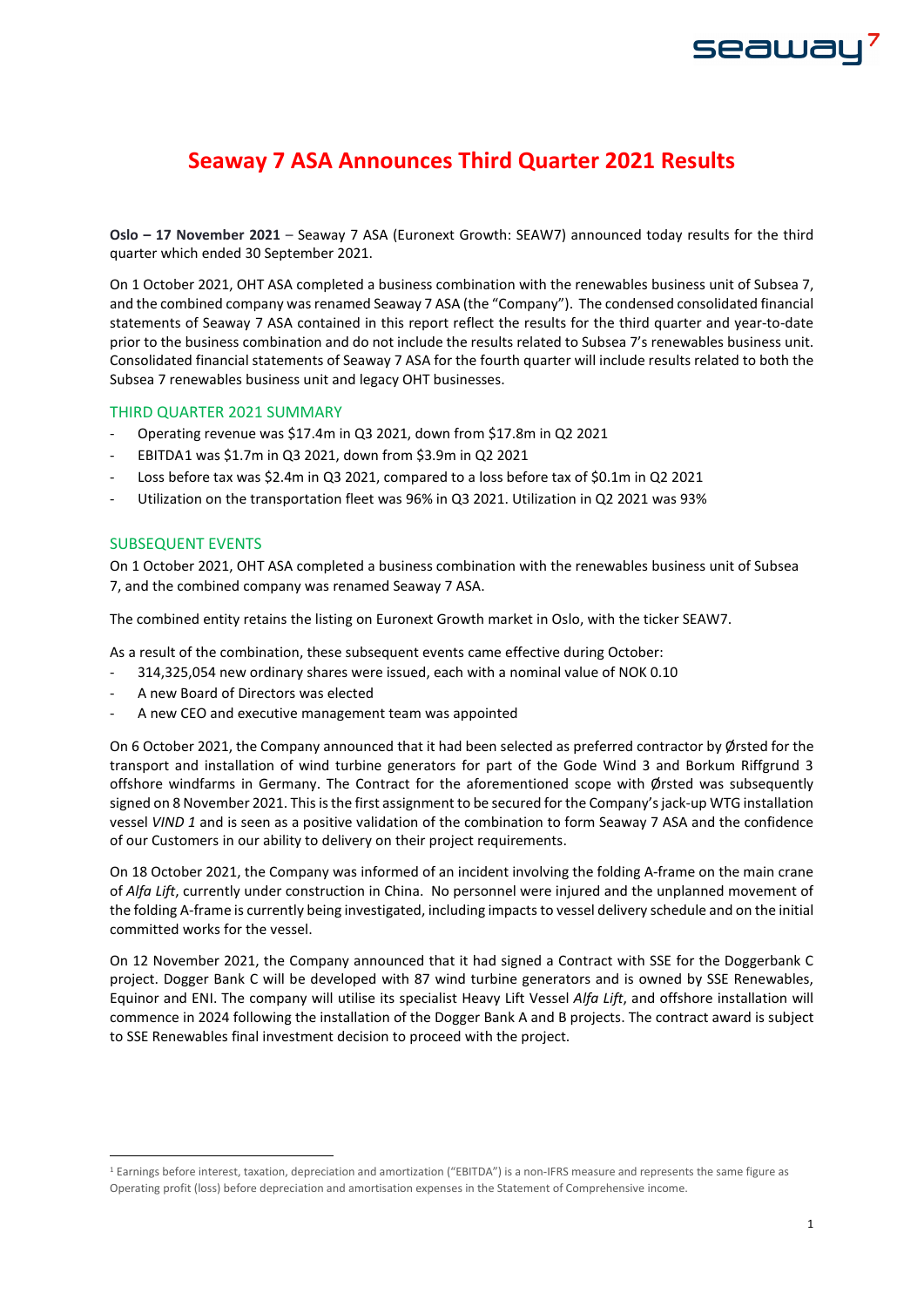

### FINANCIALS

**Financial key figures** 

| in \$ thousands                            | Q3 2021   | Q2 2021 |
|--------------------------------------------|-----------|---------|
| Operating revenue                          | 17,400    | 17,752  |
| <b>EBITDA</b>                              | 1,697     | 3,859   |
| Operating loss                             | (2, 367)  | (206)   |
| Net Financial Income (expenses)            | (73)      | 59      |
| Loss before tax                            | (2,440)   | (147)   |
| Loss per share, in $\frac{1}{2}$ per share | (0.02)    | (0.00)  |
|                                            |           |         |
| Vessels and construction contracts         | 275,619   | 260,123 |
| Bank deposits and cash equivalents         | 12,058    | 16,978  |
| <b>Total Assets</b>                        | 315,310   | 300,108 |
| <b>Total Equity</b>                        | 226,878   | 229,318 |
| Debt to credit institutions                | 36,527    | 21,474  |
| <b>Total current liabilities</b>           | 49,489    | 47,118  |
| Net cashflow from operating activities     | (1, 394)  | 9,338   |
| Net cashflow used in investment activities | (18, 324) | (8,403) |
| Net cashflow from financing activities     | 14,798    | (233)   |

### **Financial review**

The Company's operating revenue was \$17.4m in Q3 2021, compared to \$17.8m in Q2 2021. The Company's EBITDA decreased from \$3.9m in Q2 2021 to \$1.7m in Q3 2021 driven by lower effective day rates achieved on contracts within the third quarter and certain one-off voyage related costs. Net financial expense was \$0.1m in Q3 2021 compared to a net financial income of \$0.1m in Q2 2021.

The Company's total assets amounted to \$315.3m at 30 September 2021, up from \$300.1m at 30 June 2021. Total book equity was \$226.9m at 30 September 2021.

Net cash flow from operating activities was negative \$1.4m in Q3 2021. Net cash flow from financing activities was \$14.8m following drawdown of \$15.0m on the revolving credit facility. \$18.3m were used in investment activities this quarter, mainly payments under contracts for vessel construction. Net change in cash and cash equivalents from 30 June 2021 to 30 September 2021 was negative \$4.9m. Cash and cash equivalents at the end of Q3 2021 were \$12.1m.

Total undrawn amount on the revolving credit facility was \$13.0m on 30 September 2021.

### **OPERATIONS AND CONTRACTS**

### **TRANSPORTATION**

The Company has continued to avoid major operational disruptions from the Covid-19 pandemic, with reduced efficiency in execution of crew changes being the only negative effects. All the vessels in the fleet, *Falcon*, *Eagle*, *Osprey*, *Hawk* and *Albatross* have traded in the spot market in Q3 2021, transporting power barges, liftboats, jack-up drilling rigs and push barges.

Voyages performed in Q3 2021 fall into the following categories: Renewables; O&G Exploration and Production; Marine & Naval; and Other Industries. On a 12-month rolling basis, the Renewables voyages account for 38% of revenue. The Company has achieved a utilization of 96% in Q3 2021 and 93% YTD.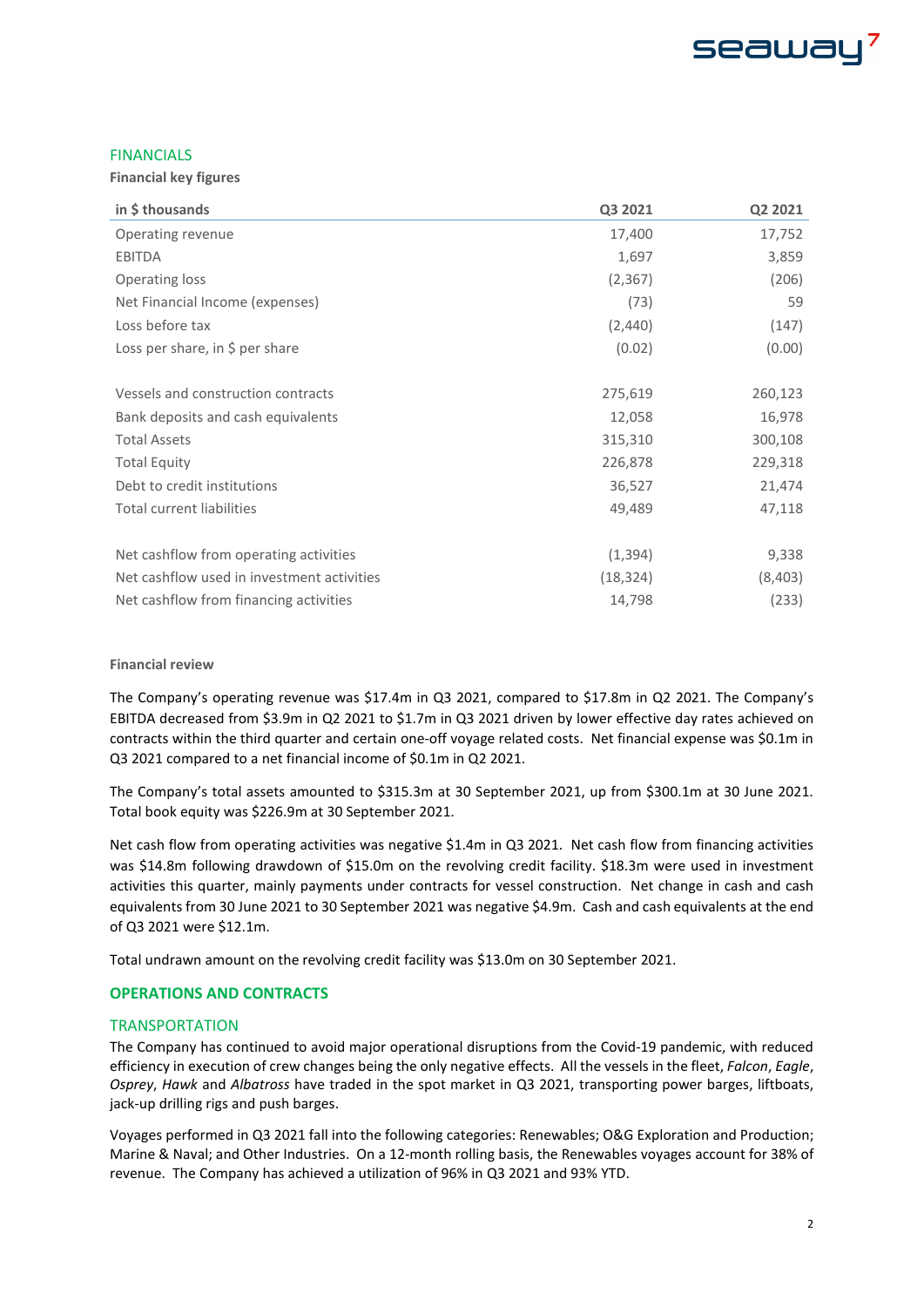# seawa

### INSTALLATION

The Dogger Bank A and B projects continue to deliver detail design documentation according to plan. The scope of work includes transport and installation of 190 monopiles and transition pieces from Q3 2022 to early 2024. Impacts from the incident involving the main crane's A-frame on 18 October 2021 on the startup of the Dogger Bank A offshore campaign are still being assessed, as are potential mitigations to maintain required progress on offshore installation activities in 2022.

### NEWBUILDINGS

Construction of *Alfa Lift* at CMHI's yard in Jiangsu, China, has been focused on electrical works as well as mechanical completion and commissioning activities. All generator sets have been started and test-run. The incident involving the main crane's A-frame on 18 October 2021 continues to be investigated, and the consequences on the vessel delivery date are still to be confirmed.

The shipbuilding contract for *VIND 1*, the Company's first wind turbine installation vessel (WTIV) was made effective on 30 November 2020, and continues in the detailed design phase following completion of basic design. Delivery is scheduled for mid-2023. Selection of all main equipment has been completed and first steel cutting expected end November 2021.

### MARKET OUTLOOK

### OFFSHORE WIND

Our primary market continues to develop favourably, supported by strong market fundamentals for offshore fixed wind from competitive power generation costs, and the broader electrification and Energy Transition imperative. Tendering activity is particularly focussed around European and US markets and the volume of active tendering activity has increased in the third quarter, primarily for offshore execution in 2024 and beyond. This rise in tendering activity is seen across each or our operating divisions with a mix of EPCI, and both integrated and standalone Transport and Installation tenders. We observe transportation and logistics becoming an increasingly important part of the tenders as markets and supply chains globalise.

Within Offshore Wind, we expect that the coming period will be characterized by active bidding, clarification rounds and negotiation with clients, followed by preferred bidder status or contract awards to the Company or its competitors. This will be primarily for projects with offshore execution from 2024 onwards.

### **TRANSPORTATION**

Our fleet continues to operate in the spot market. We have seen a reasonable number of requests for transportation projects, with 261 received in Q3 2021 versus 230 in Q2 2021 which is sign of an increased activity level in the market. There is a growing share of offshore wind related projects currently being tendered for execution from late 2022 to 2027, dominated by transportation of monopiles and transition pieces from Asia to Europe and monopiles/transition pieces from Europe to the US.

Within Transportation, we expect continued increase in charter rates in the spot market due to an ongoing transition from short and medium term oversupply to undersupply of capacity. The near-term spot market will be dominated by Marine & Naval, Other industries and O&G Decommissioning & Exploration. In the medium and longer term we expect Renewables transportation projects to become a more significant proportion of total activity.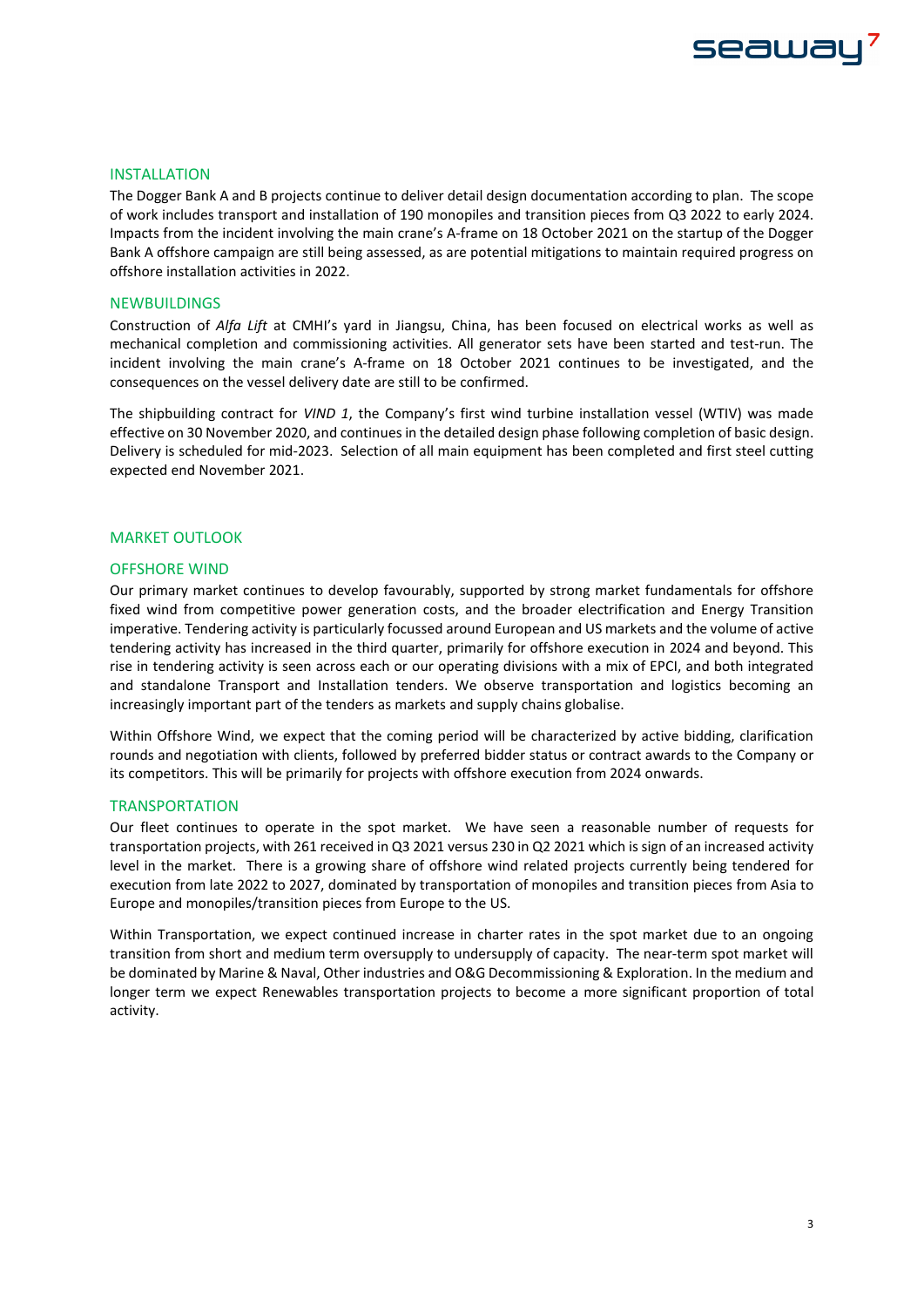

### CORPORATE DEVELOPMENT

Seaway 7 ASA commences its operations as a combined company with a backlog of \$1.3bn as of 1 October 2021, and with the support of reputable major shareholders with deep experience within offshore energy services, providing strong foundations for the operations and future strategic development of the Company. Since the combination date the Company has announced two new contract awards which further enhances the backlog position of Seaway 7 ASA.

As previously announced, Seaway 7 aims to move its share listing from the Euronext Growth market to the main Oslo Børs.

Seaway 7 will be seeking funding to support its capital commitments in respect of the new build vessels. Seaway 7 will aim to borrow directly from the credit market. Any new debt raising will be timed for the expected delivery of the *Alfa Lift* from the shipyard.

Seaway 7 is a pure-play Oslo-listed offshore wind services company with an extensive track record in delivering offshore wind farm projects. With a market-leading combination of capabilities and assets, and a unique client and geographic footprint, Seaway 7 is well positioned for the strong growth anticipated within offshore fixed wind through the coming decade.

### RISK FACTORS

The main risk factors which could materially adversely impact the Company's operations and/or financial performance and position are noted on page 12 of Seaway 7 ASA's Annual Report 2020. During the fourth quarter, management will assess the risk factors which may impact the Company following the business combination with Subsea 7's Renewables business on 1 October 2021.

During the year, management has been mitigating the impacts of the Covid-19 pandemic by monitoring health procedures and adhering to the guidance of the World Health Organization and local authorities. The Company has implemented revised working procedures to reduce the risks associated with Covid-19, including remote working, travel bans, strict crew change procedures, social distancing wherever possible and the use of additional personal protective equipment.

Forward-looking statements presented in this report are based on various assumptions. The assumptions were reasonable when made, but are subject to uncertainties and contingencies that are difficult or impossible to predict. Seaway 7 ASA cannot give assurances that expectations regarding the outlook will be achieved or accomplished.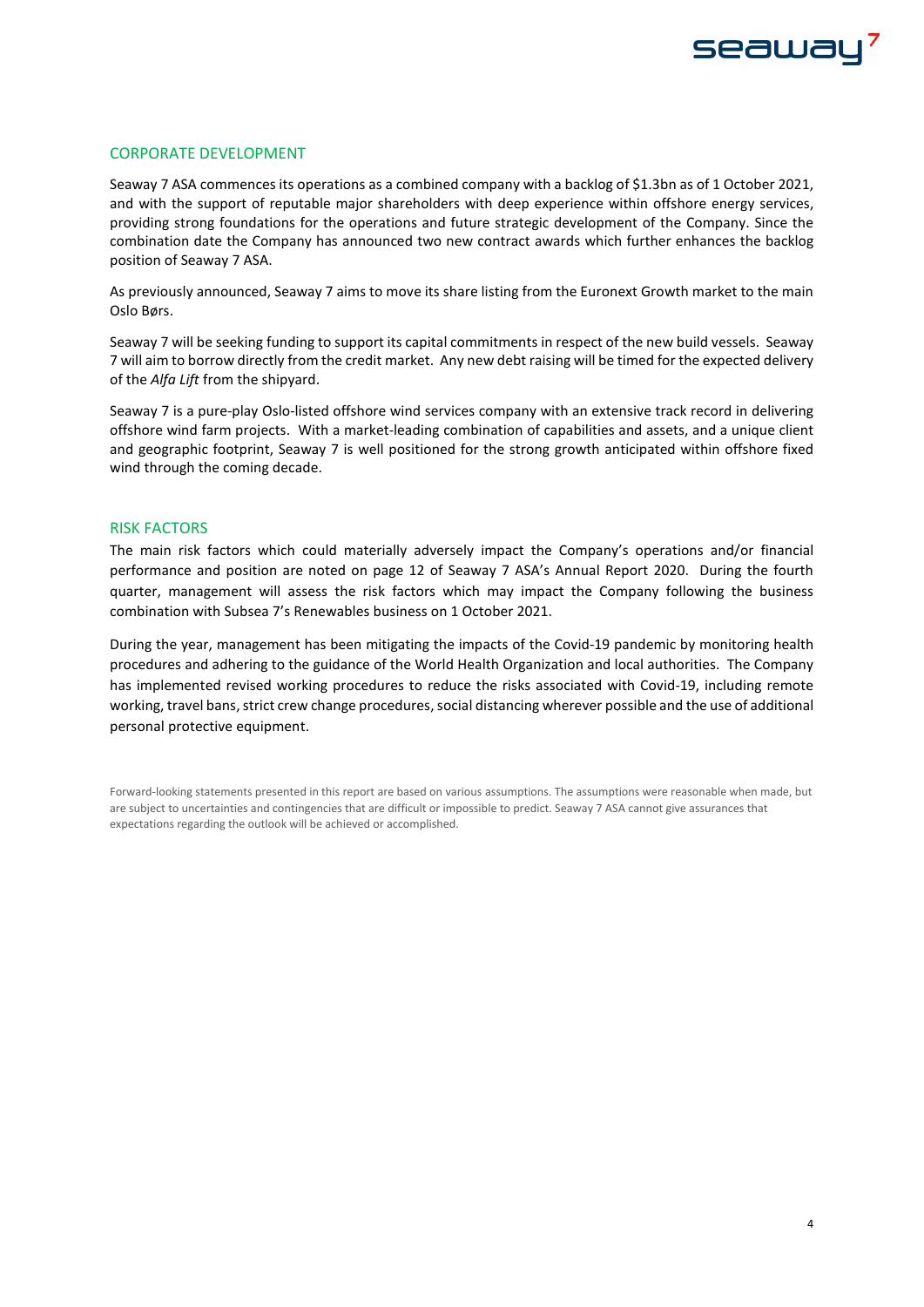

## **CONDENSED FINANCIAL STATEMENTS**

### **STATEMENT OF COMPREHENSIVE INCOME**

|                                                                          | Note | Q3 2021     | Q3 2020        | YTD Q3 2021 YTD Q3 2020 |                         |
|--------------------------------------------------------------------------|------|-------------|----------------|-------------------------|-------------------------|
| in \$ thousands                                                          |      | (Unaudited) | (Unaudited)    |                         | (Unaudited) (Unaudited) |
| Operating revenue                                                        |      | 17,400      | 17,605         | 46,818                  | 56,712                  |
| <b>Total revenue</b>                                                     |      | 17,400      | 17,605         | 46,818                  | 56,712                  |
| Voyage expenses                                                          |      | 8,012       | 5,068          | 19,930                  | 17,145                  |
| Ship operating expenses                                                  |      | 4,366       | 4,254          | 12,781                  | 12,774                  |
| Other operating expenses                                                 |      | 199         | 210            | 657                     | 630                     |
| General and administrative expenses                                      |      | 3,127       | 2,864          | 8,009                   | 5,415                   |
| <b>Operating profit before depreciation</b><br>and amortization expenses |      | 1,697       | 5,209          | 5,440                   | 20,747                  |
| Depreciation and amortization expenses                                   | 5    | 4,064       | 3,994          | 12,158                  | 12,038                  |
| <b>Operating profit (loss)</b>                                           |      | (2, 367)    | 1,215          | (6,717)                 | 8,709                   |
| Financial income                                                         |      |             | $\overline{4}$ | 5                       | 44                      |
| Financial expenses                                                       |      | (66)        | (152)          | (176)                   | (435)                   |
| Foreign currency exchange gain (loss)                                    |      | (7)         | 2,631          | 39                      | 2,614                   |
| <b>Net financial income (expenses)</b>                                   |      | (73)        | 2,483          | (132)                   | 2,223                   |
| Profit (loss) before tax                                                 |      | (2, 440)    | 3,698          | (6, 849)                | 10,932                  |
| Income tax expense                                                       |      |             | 75             |                         | 75                      |
| Net profit (loss)                                                        |      | (2,440)     | 3,623          | (6, 849)                | 10,857                  |
| <b>Total comprehensive income (loss)</b>                                 |      | (2,440)     | 3,623          | (6, 849)                | 10,857                  |
| Basic and diluted earnings (loss) - \$ per<br>share                      | 4    | (0.020)     | 0.038          | (0.056)                 | 0.115                   |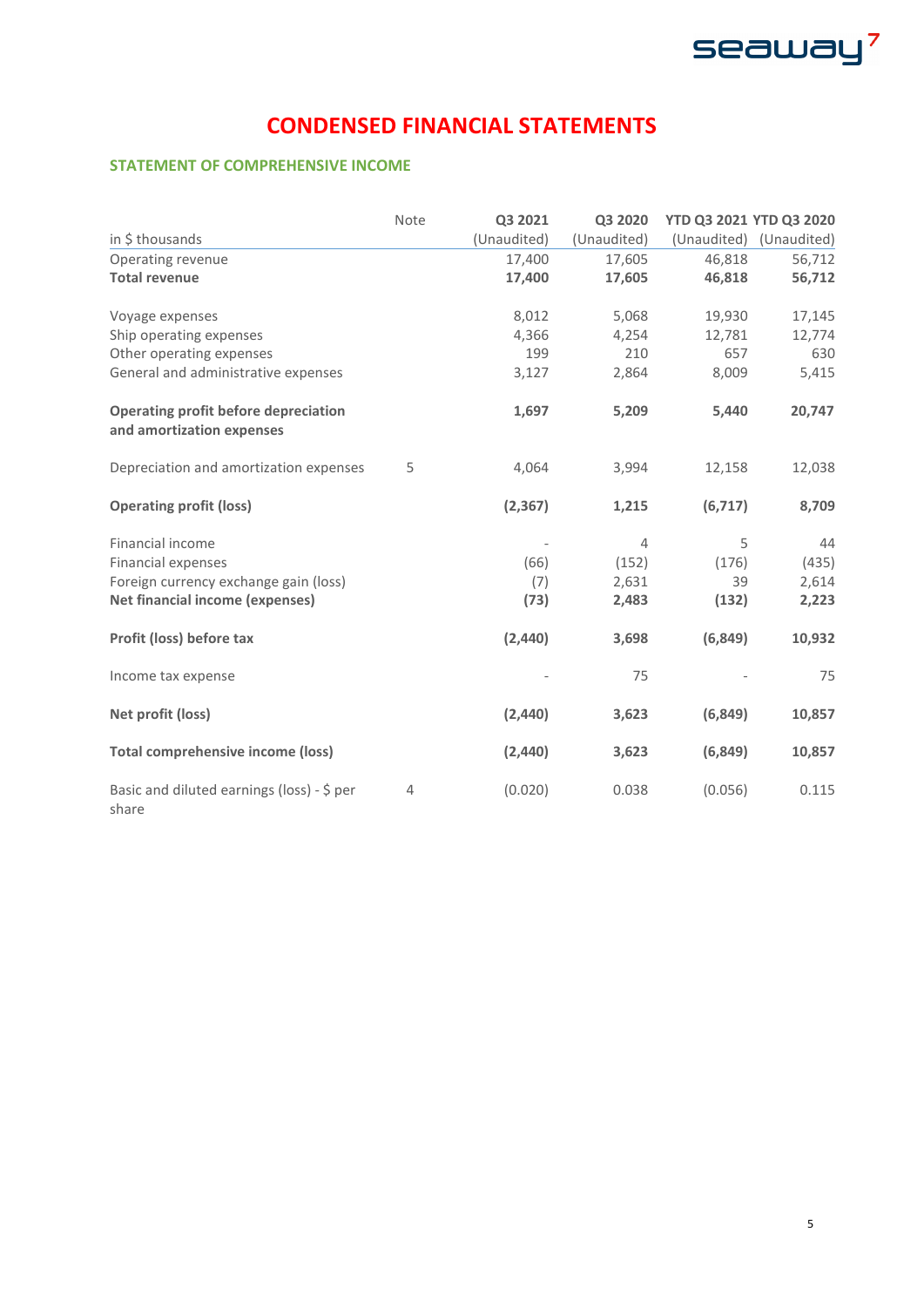

### **STATEMENT OF FINANCIAL POSITION**

|                                      |      | 30 September 2021 | <b>31 December 2020</b> |
|--------------------------------------|------|-------------------|-------------------------|
| in \$ thousands                      | Note | (Unaudited)       | (Audited)               |
| Right-of-use assets                  |      | 3,014             | 3,264                   |
| Vessels and construction contracts   | 5    | 275,619           | 235,454                 |
| Office equipment                     |      | 933               | 691                     |
| <b>Total non-current assets</b>      |      | 279,566           | 239,409                 |
| <b>Bunkers inventory</b>             |      | 4,634             | 3,781                   |
| Costs to fulfil contracts            |      | 8,899             | 3,635                   |
| Trade receivables                    |      | 6,856             | 1,433                   |
| Other receivables                    |      | 3,297             | 4,698                   |
| Bank deposits and cash equivalents   |      | 12,058            | 14,787                  |
| <b>Total Current Assets</b>          |      | 35,744            | 28,334                  |
| <b>Total Assets</b>                  |      | 315,310           | 267,743                 |
| Share capital                        | 6    | 1,329             | 1,329                   |
| Other paid in capital                |      | 58,489            | 58,489                  |
| Other reserves                       |      | 790               | 790                     |
| Retained earnings                    |      | 166,270           | 173,119                 |
| <b>Total equity</b>                  |      | 226,878           | 233,727                 |
| Non-current lease liabilities        | 8    | 2,416             | 2,587                   |
| Debt to credit institutions          | 8    | 36,527            |                         |
| <b>Total non-current liabilities</b> |      | 38,943            | 2,587                   |
| <b>Current lease liabilities</b>     | 8    | 891               | 860                     |
| Trade payables                       |      | 2,293             | 3,272                   |
| <b>Current tax liabilities</b>       |      |                   | 70                      |
| Other current liabilities            |      | 46,306            | 27,228                  |
| <b>Total current liabilities</b>     |      | 49,489            | 31,429                  |
| <b>Total equity and liabilities</b>  |      | 315,310           | 267,743                 |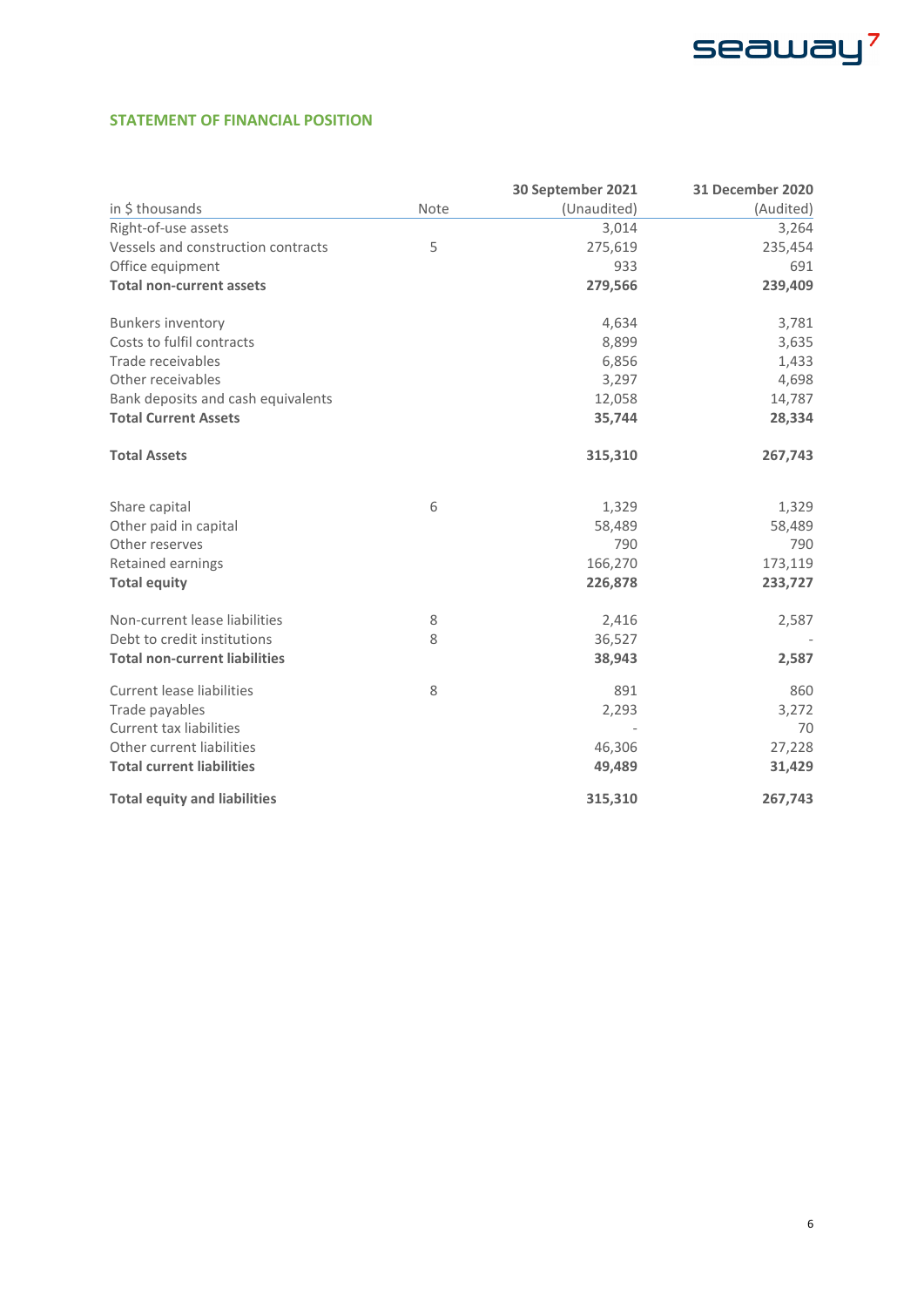

### **STATEMENT OF CHANGES IN EQUITY**

|                                 | <b>Share</b>             | Other paid in                | Other                    | <b>Retained</b>          | <b>Total</b> |
|---------------------------------|--------------------------|------------------------------|--------------------------|--------------------------|--------------|
|                                 | capital                  | capital                      | reserves                 | earnings                 | equity       |
| in \$ thousands                 | (Unaudited)              | (Unaudited)                  | (Unaudited)              | (Unaudited)              | (Unaudited)  |
| <b>Equity 31 December 2019</b>  | 36                       | 1,779                        | (344)                    | 167,755                  | 169,226      |
| Effect of capital               |                          |                              |                          |                          |              |
| reorganization                  | 993                      | (993)                        |                          |                          |              |
| Share issuance by private       |                          |                              |                          |                          |              |
| placement                       | 284                      | 56,489                       | $\overline{\phantom{a}}$ |                          | 56,773       |
| Share issuance costs            |                          | (1,884)                      | $\overline{a}$           | $\overline{\phantom{a}}$ | (1,884)      |
| Warrants issued to              |                          |                              |                          |                          |              |
| employees                       | $\overline{\phantom{a}}$ |                              | 1,134                    |                          | 1,134        |
| Net profit YTD Q3 2020          |                          | $\qquad \qquad \blacksquare$ | $\overline{\phantom{a}}$ | 10,857                   | 10,857       |
| <b>Equity 30 September 2020</b> | 1,313                    | 55,391                       | 790                      | 178,612                  | 236,106      |
|                                 |                          |                              |                          |                          |              |
| <b>Equity 31 December 2020</b>  | 1,329                    | 58,489                       | 790                      | 173,119                  | 233,727      |
|                                 |                          |                              |                          |                          |              |
| Net loss YTD Q3 2021            |                          |                              |                          | (6, 849)                 | (6, 849)     |
| <b>Equity 30 September 2021</b> | 1,329                    | 58,489                       | 790                      | 166,270                  | 226,878      |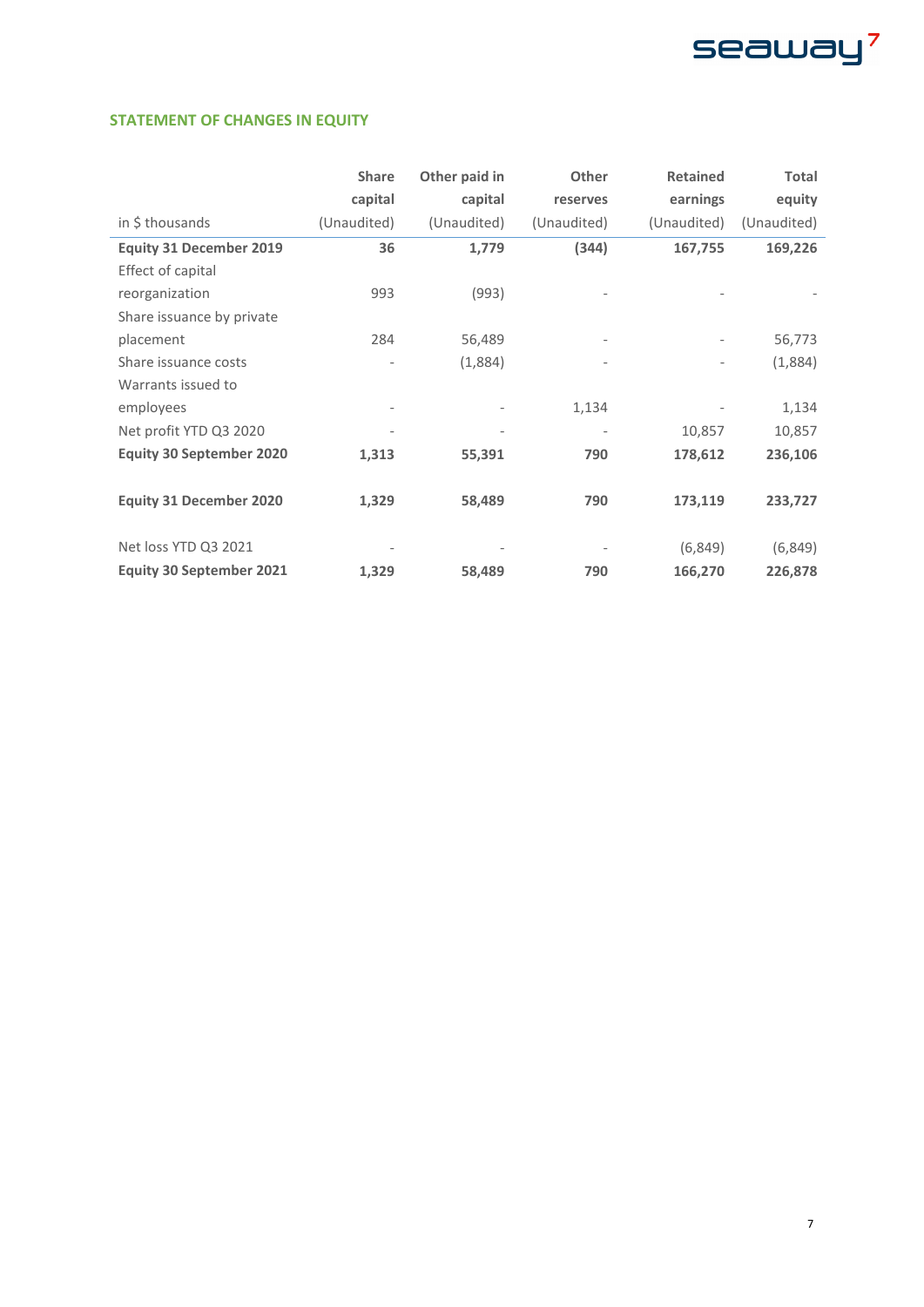

### **STATEMENT OF CASH FLOWS**

|                                                                   | <b>YTD Q3 2021</b> | <b>YTD Q3 2020</b> |
|-------------------------------------------------------------------|--------------------|--------------------|
| in \$ thousands                                                   | (Unaudited)        | (Unaudited)        |
| Profit (loss) before taxes                                        | (6, 849)           | 10,932             |
| Paid taxes                                                        | (70)               |                    |
| Depreciation                                                      | 12,158             | 12,038             |
| Change in bunkers inventory                                       | (853)              | (1,228)            |
| Change in trade receivables                                       | (5, 423)           | 1,449              |
| Change in trade payables                                          | (979)              | (1, 149)           |
| Change in prepayments and other receivables                       | 1,401              | 658                |
| Change in costs to fulfil contracts                               | (5, 264)           | (569)              |
| Change in prepaid revenues                                        | 15,842             | 17,287             |
| Change in accruals and other current liabilities                  | 2,165              | (4, 645)           |
| Employee benefit expenses in connection with issuance of warrants |                    | 1,134              |
| Net change in other current items                                 | (307)              | 43                 |
| Net cash flow from operating activities                           | 11,821             | 35,950             |
|                                                                   |                    |                    |
| Investments on vessels and periodic maintenance                   | (2, 911)           | (1,964)            |
| Investments on vessels under construction                         | (47, 592)          | (20, 442)          |
| Other investments                                                 | (425)              | (389)              |
| Net cash flow used in investment activities                       | (50, 928)          | (22, 795)          |
|                                                                   |                    |                    |
| Proceeds from share issuance                                      |                    | 56,773             |
| Share issuance costs                                              |                    | (1,884)            |
| Proceeds from drawdown of debt                                    | 37,000             | 10,000             |
| Repayment of debt                                                 |                    | (16,000)           |
| Principle elements of lease payments                              | (622)              | (294)              |
| Net cash flow from financing activities                           | 36,378             | 48,595             |
|                                                                   |                    |                    |
| Net change in cash and cash equivalents                           | (2,729)            | 61,750             |
| Cash and bank deposits at beginning of period                     | 14,787             | 9,456              |
| Cash and bank deposits at end of period                           | 12,058             | 71,206             |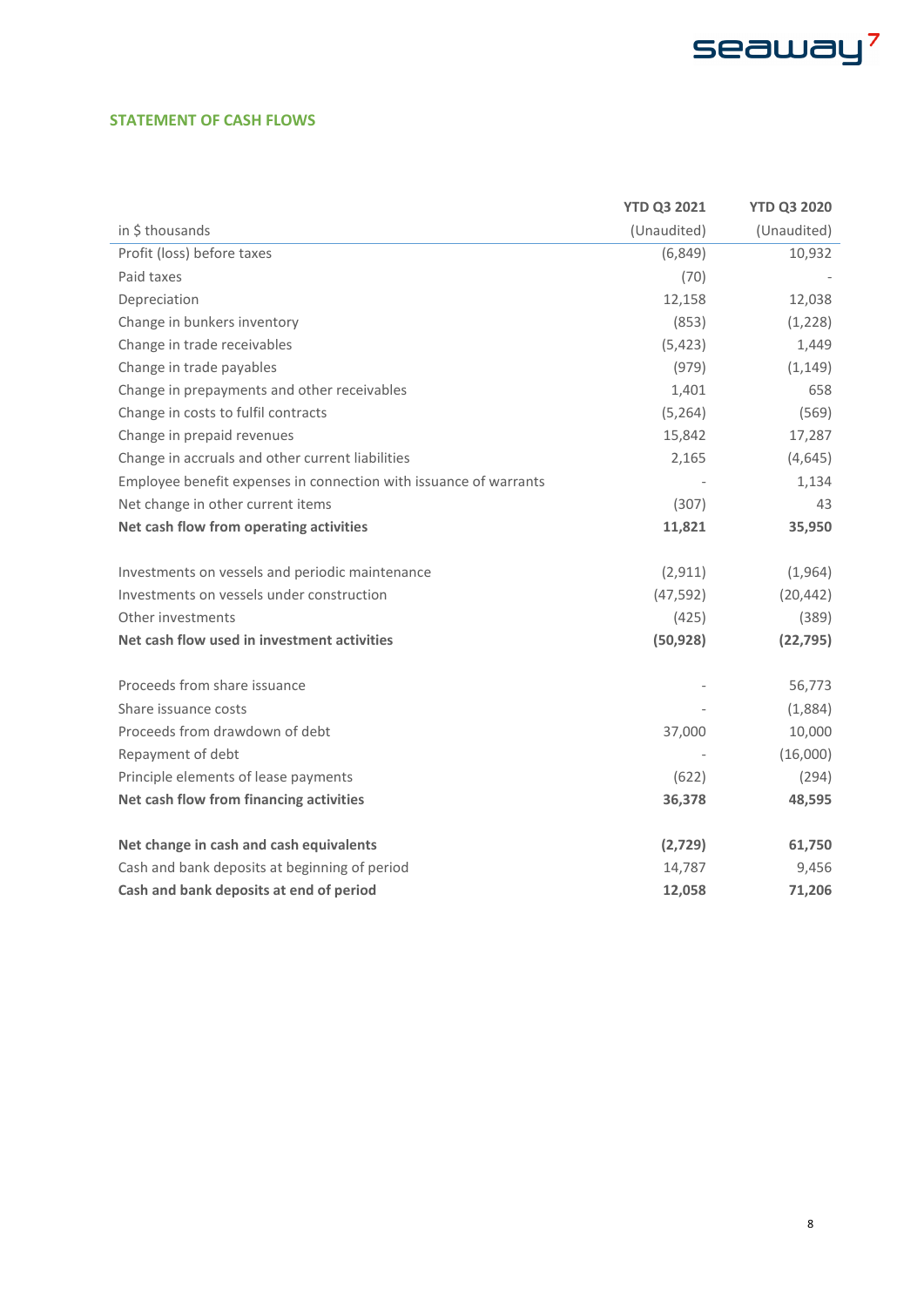# seawa

### **NOTES TO FINANCIAL STATEMENTS**

### Note 1 General

Seaway 7 ASA ("the Company", formerly named OHT ASA), organization number 924 695 792, is a Norwegian public limited liability Company. The Company and its subsidiaries ("the Group" or "Seaway 7"), is a specialized heavy transportation and installation (T&I) contractor. Seaway 7 is the owner and operator of five open deck semi-submersible heavy transportation vessels and has currently under construction a heavy lift semisubmersible installation vessel for installation of foundations for the offshore wind market and a jack-up wind turbine installation vessel. Seaway 7 has its head office in Oslo, Norway. The shares of the Company are traded on Oslo Stock Exchanges' marketplace Euronext Growth.

### Note 2 Accounting policies

These interim financial statements are prepared in accordance with IAS 34 Interim Financial Reporting.

The condensed consolidated interim financial reporting should be read in conjunction with the annual financial statements for Seaway 7 ASA for the year ended 31 December 2020, which have been prepared in accordance with IFRS, as adopted by the EU.

#### **Use of judgements and estimates**

In preparing these interim financial statements, management has made judgements and estimates that affect the application of accounting policies and the reported amounts of assets and liabilities, income and expense. Actual results may differ from these estimates. The effect of a change in an accounting estimate is recognized in profit or loss in the period where the estimate is revised or in the period of the revision and future periods if the change affects both. The significant judgements made by management in applying the Group's accounting policies and the key sources of estimation uncertainty were the same as those described in the last annual financial statements.

### Note 3 Segment information

The Group's operating revenue and operating expenses come from operations within one single segment only.

#### Note 4 Earnings per share

|                                                                             | Q3 2021     | Q3 2020    | <b>YTD Q3 2021 YTD Q3 2020</b> |            |
|-----------------------------------------------------------------------------|-------------|------------|--------------------------------|------------|
| Net profit (loss) attributable to ordinary equity<br>holders - \$ thousands | (2,440)     | 3,623      | (6.849)                        | 10,857     |
| Basic and diluted weighted average number of<br>ordinary shares outstanding | 122.237.521 | 94.644.596 | 122.237.521                    | 94,057,904 |
| Basic and diluted earnings (loss) per share - \$ per<br>share               | (0.020)     | 0.038      | (0.056)                        | 0.115      |

The Company has issued warrants that might have dilutive effects in future periods. The warrants are not considered dilutive in the current period because the market vesting conditions are not met at the end of the period.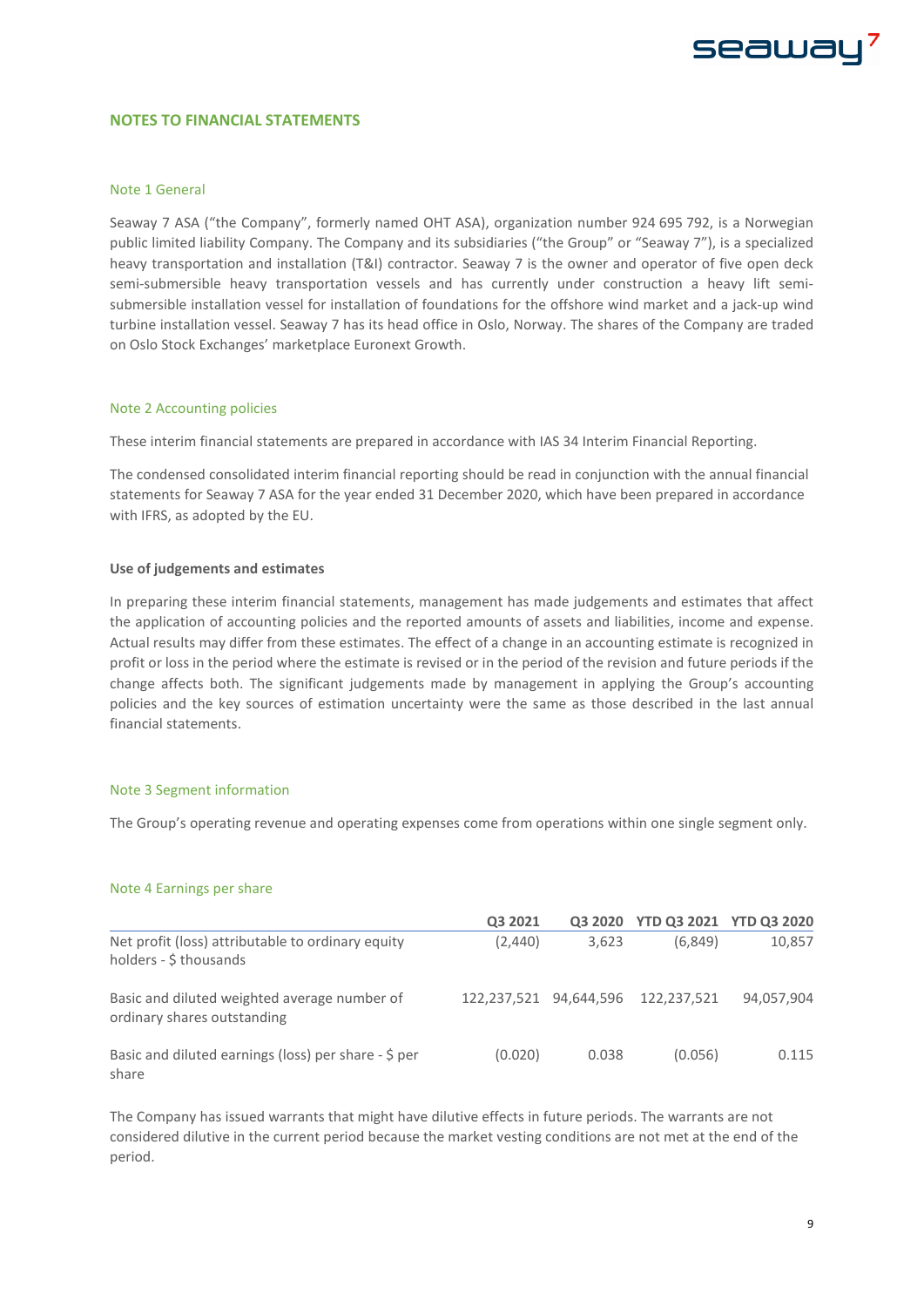

### Note 5 Vessels and construction contracts

|                                          |                          | <b>Periodic</b> | Vessels under |              |  |
|------------------------------------------|--------------------------|-----------------|---------------|--------------|--|
| in \$ thousands                          | <b>Vessels</b>           | maintenance     | construction  | <b>Total</b> |  |
| <b>Closing balance 31 December 2020</b>  | 125,168                  | 5.924           | 104.361       | 235.454      |  |
| Additions                                | 2,802                    | 109             | 46,307        | 49,218       |  |
| Capitalized borrowing costs              | $\overline{\phantom{a}}$ |                 | 2.357         | 2.357        |  |
| Depreciation                             | (9.723)                  | (1,686)         |               | (11, 409)    |  |
| <b>Closing balance 30 September 2021</b> | 118,247                  | 4.347           | 153,025       | 275,619      |  |

### Note 6 Share capital

Seaway 7 ASA's share capital as at 30 September 2021 consisted of 122,237,521 shares, each with a nominal value of \$0.01 (NOK 0.10). All issued shares are fully paid.

Based on resolution in the General Meeting of the Company on 20 May 2021, the Board of Seaway 7 ASA has authorization to increase the Company's share capital by up to NOK 6,111,876 through issuance of up to 61,118,760 new shares, each having a par value of NOK 0.10. The authorization will expire at the latest on 20 May 2023.

### Note 7 Warrants

Granted warrants as at 30 September 2021:

|                            | Tranche 1 |                       | Tranche 2 |                       | Tranche 3 |                       |
|----------------------------|-----------|-----------------------|-----------|-----------------------|-----------|-----------------------|
|                            |           | No of Value per       |           | No of Value per       |           | No of Value per       |
| Date issued/valuation date |           | warrants warrant (\$) |           | warrants warrant (\$) |           | warrants warrant (\$) |
| 17 September 2020          | 339.645   | 1.45                  | 339.645   | 1.07                  | 339.645   | 0.82                  |

Each warrant gives the holders the right, but no obligation, to subscribe for one share at a price of NOK 0.10 per share, equal to the nominal value of the shares in the Company.

Conditions for exercise are such that tranche 1 vests at a share price of NOK 24 per share, tranche 2 vests at a share price of NOK 28 per share and tranche 3 vests at share price NOK 32 per share. The share price mentioned above is measured from the 10 trading day's weighted average as quoted on the marketplace on which the shares are listed. All warrants are valid until 17 September 2025.

### Note 8 Interest-bearing debt

### **Revolving credit facility**

The Group's revolving credit facility, entered into in December 2020, has a three-year term, limit of \$50 million, with a step down to \$30 million in year 3. Offshore Heavy Transport AS, OHT Eagle AS, OHT Falcon AS, OHT Hawk AS, OHT Osprey AS, OHT Albatross AS and OHT Management AS are jointly and severally liable for the loan and the 5 vessels owned by these companies are pledged under the agreement. As at 30 September 2021 \$37.0 million was drawn on the facility. The loan has floating interest of LIBOR + 3.75% - 4.50%, depending on time remaining to maturity and outstanding loan amount.

| in \$ thousands                               | 30 September 2021 31 December 2020 |  |
|-----------------------------------------------|------------------------------------|--|
| Outstanding loan amount                       | 37.000                             |  |
| Debt issuance cost                            | (473)                              |  |
| Debt to credit institutions at amortized cost | 36.527                             |  |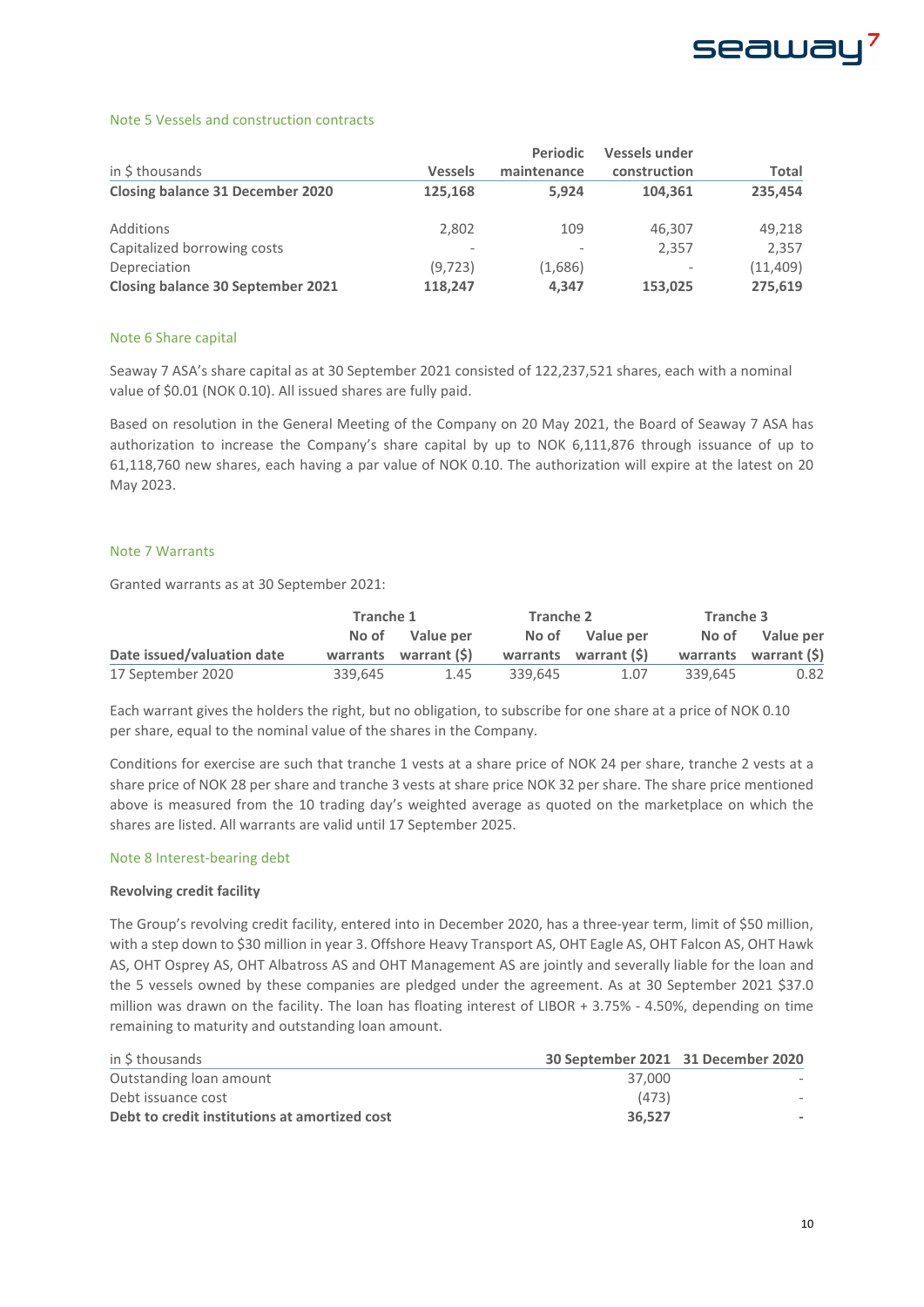

The following financial covenants exist under the loan agreement:

- Minimum consolidated liquidity shall at all times be the higher of (i) \$5,000,000 and (ii) 7.5% of total interest-bearing debt.
- Market value of the collateral vessels shall at all times be at least equal to 200% of the outstanding amount under the facility
- Consolidated working capital shall at all times be greater than zero
- Equity ratio shall at all times be at least 40%

The Group is not in breach with any of the financial covenants.

### **Financial lease liabilities**

| in \$ thousands                | 30 September 2021 31 December 2020 |       |
|--------------------------------|------------------------------------|-------|
| Current lease liabilities      | 891                                | 860   |
| Non-current lease liabilities  | 2.416                              | 2.587 |
| <b>Total lease liabilities</b> | 3.307                              | 3.447 |

The leases do not have significant residual value guarantees. The leases do not contain restrictions on the Group's financing or dividend policy.

### **Prepaid revenues**

Prepaid revenues not yet earned is reported as deferred revenue and classified as other current liabilities. When the prepaid revenue is for a period more than 12 months out in time such paymentsinclude a significant financing component and a calculated interest is recognized.

| in S thousands                                                  | 30 September 2021 31 December 2020 |        |
|-----------------------------------------------------------------|------------------------------------|--------|
| Prepaid revenues that include a significant financing component | 37.663                             | 22.620 |
| Accumulated interest                                            | 1.840                              | 768    |
| <b>Total recognized amount</b>                                  | 39.503                             | 23.388 |

### Note 9 Related party transactions

The Group purchases IT and office services from Arne Blystad AS under a corporate service agreement. Arne Blystad AS is wholly owned and controlled by Songa Corp, which is the majority shareholder of Seaway 7 as per balance sheet date. Please refer to note 11.

The Group rents office premises from Haakon VII's gate 1 ANS under lease agreements. Haakon VII's gate 1 ANS is wholly owned and controlled by Songa Corp, which is the majority shareholder of Seaway 7 as per balance sheet date. Please refer to note 11.

The Group purchases technical management services for its vessels from OHT Technical Management Ltd. under a technical management agreement. OHT Technical Management Ltd. is indirectly wholly owned and controlled by Songa Corp, which is the majority shareholder of Seaway 7 as per balance sheet date. Please refer to note 11.

The Group purchases crew management services for its vessels from Songa Crewmanagement Ltd under a crew management agreement. Songa Crewmanagement Ltd is indirectly wholly owned and controlled by Songa Corp, which is the majority shareholder of Seaway 7 as per balance sheet date. Please refer to note 11.

The Group purchases consultancy services from Primato AS under a consultancy agreement. Primato AS is indirectly owned 50% by chairman of Seaway 7 Rune Magnus Lundetræ who is also a board member of Primato AS.